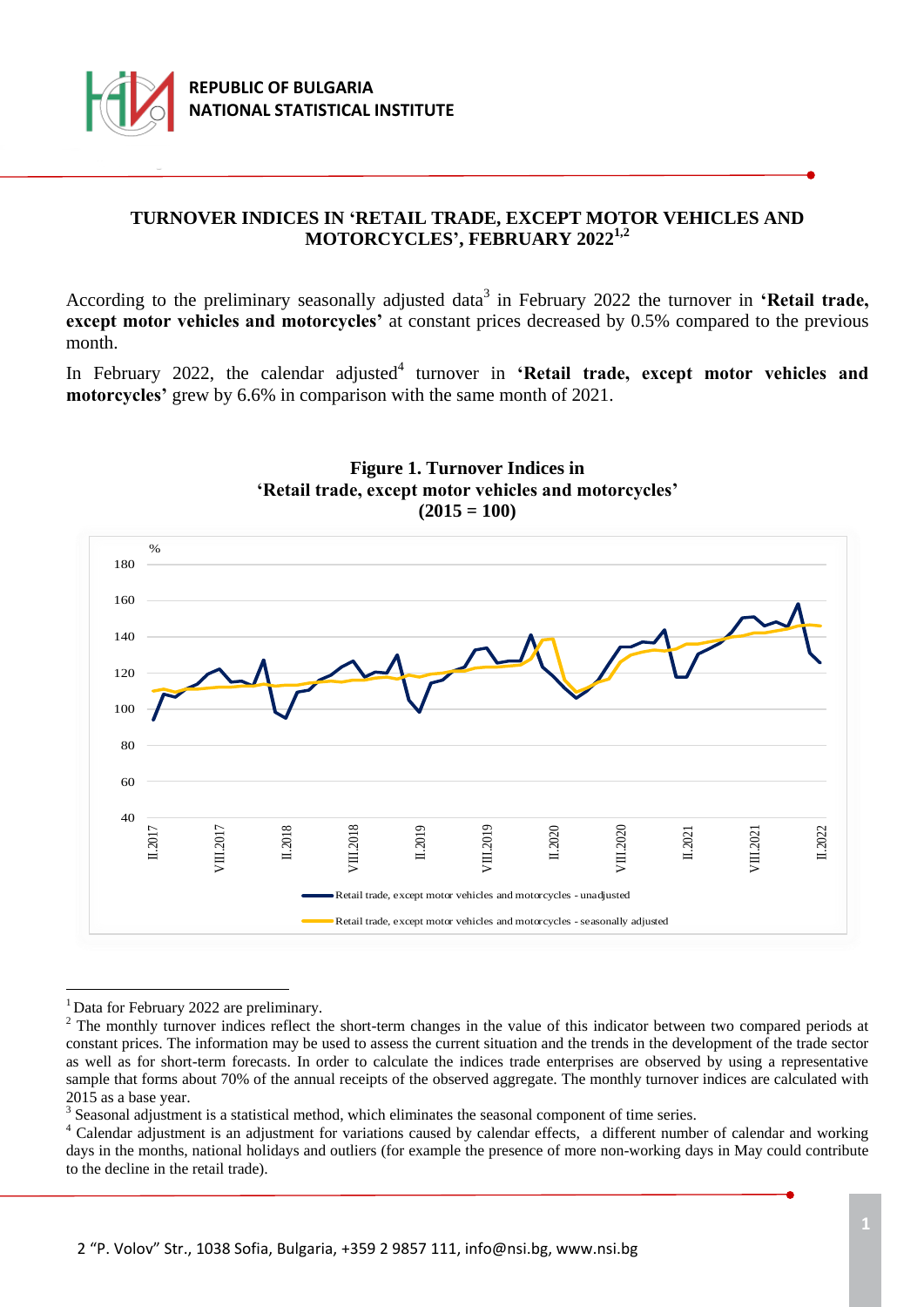

## **Monthly changes**

In February 2022 compared to the previous month, a decrease of turnover was observed in 'Retail sale of non-food products (except fuel)' **-** by 1.1% and in 'Retail sale of food, beverages and tobacco' **-** by 0.2%. Аn increase was registered in 'Retail sale of automotive fuel in specialised stores' **-** by 2.4%.

A more significant decline in 'Retail sale of non-food products (except fuel)' was seen in 'Dispensing chemist; retail sale of medical and orthopaedic goods, cosmetic and toilet articles in specialised stores' **-** by 6.0% and in 'Retail sale via mail order houses or via Internet' **-** by 5.0%. A more considerable increase was registred in 'Retail sale of computers, peripheral units and software; telecommunications equipment' **-** by 4.5%.



## **Figure 2. Change of turnover in 'Retail trade, except motor vehicles and motorcycles' compared to the previous month (Seasonally adjusted)**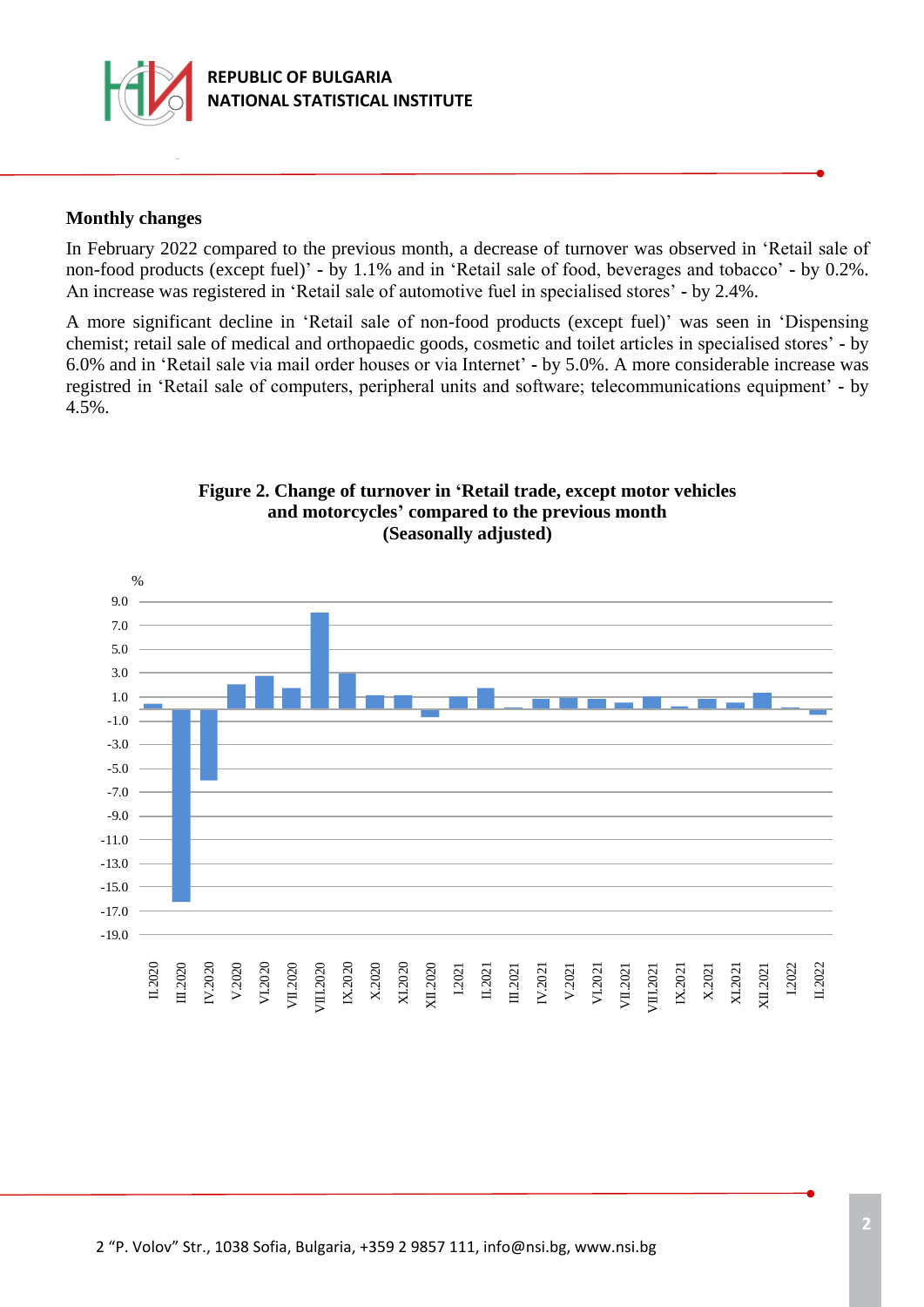

## **Annual changes**

In February 2022, compared to the same month of 2021, a rise of turnover was observed in all major groups: 'Retail sale of automotive fuel in specialised stores' (14.9%), 'Retail sale of non**-**food products (except fuel)' (6.4%) and 'Retail sale of food, beverages and tobacco' (3.4%).

А more considerable rise of turnover in 'Retail sale of non-food products (except fuel)' was registered in 'Dispensing chemist; retail sale of medical and orthopaedic goods, cosmetic and toilet articles in specialised stores' **-** by 16.0%, in 'Other retail sale in non-specialised stores' **-** by 12.5% and in 'Retail sale via mail order houses or via Internet' **-** by 11.8%. A drop was reported in 'Retail sale of textiles, clothing, footwear and leather goods in specialised stores' **-** by 25.0%.



## **Figure 3. Change of turnover in 'Retail trade, except motor vehicles and motorcycles' compared to the same month of the previous year (Calendar adjusted)**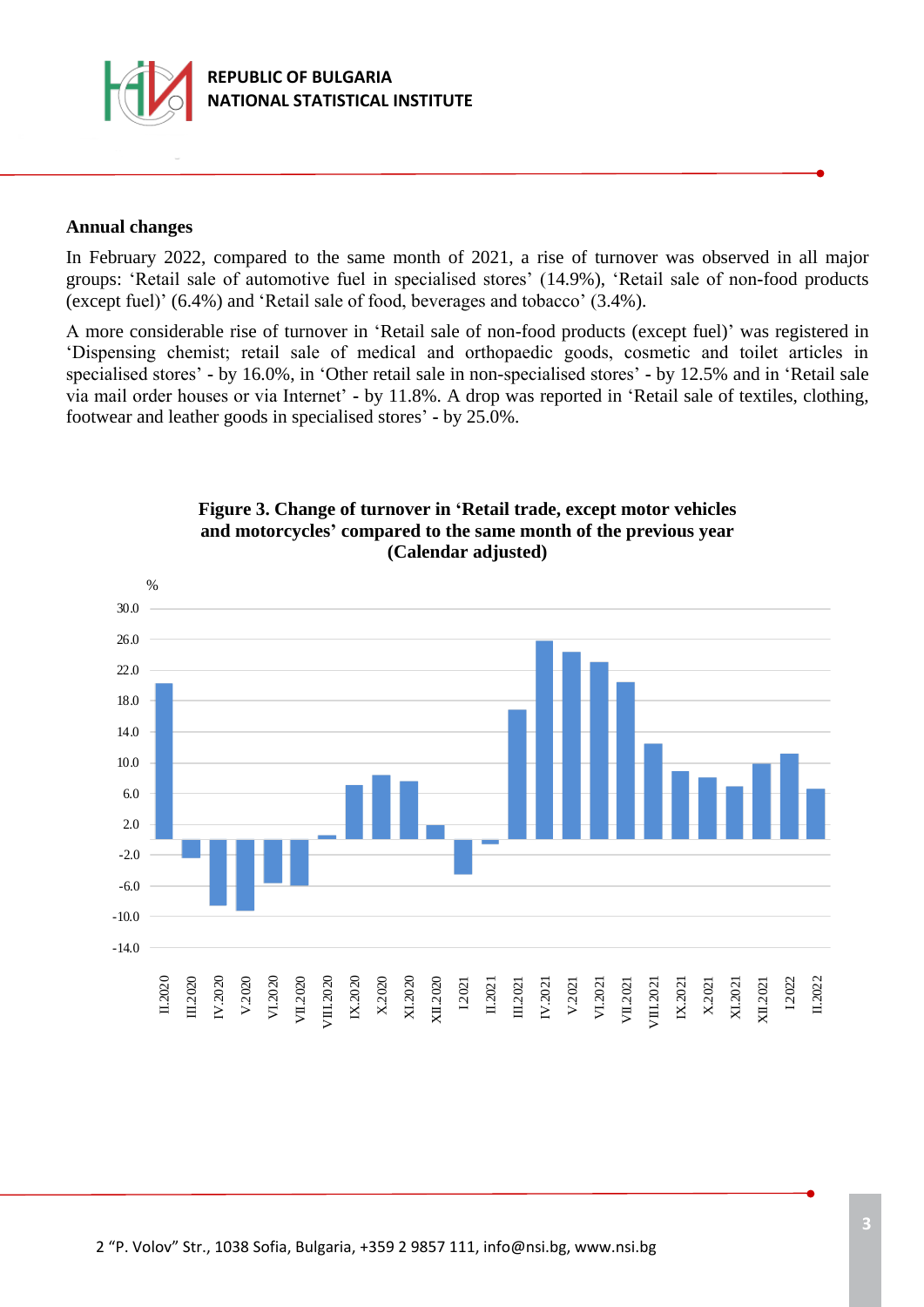

#### **Annex**

#### **Table 1**

# **Change of turnover in 'Retail trade, except motor vehicles and motorcycles' at constant prices compared to the previous month<sup>1</sup>**

|                                                                                                                                         |        |              |        |         |              | (Per cent)  |
|-----------------------------------------------------------------------------------------------------------------------------------------|--------|--------------|--------|---------|--------------|-------------|
|                                                                                                                                         |        | 2021         |        | 2022    |              |             |
| <b>Economic activities</b>                                                                                                              | IX     | $\mathbf{X}$ | XI     | XII     | $\mathbf{I}$ | $\mathbf H$ |
| Retail trade, except motor vehicles and<br>motorcycles                                                                                  | 0.3    | 0.8          | 0.6    | 1.3     | 0.2          | $-0.5$      |
| Retail sale of food, beverages and tobacco                                                                                              | $-0.2$ | 1.4          | 0.6    | $-1.4$  | 0.3          | $-0.2$      |
| Retail sale in non-specialised stores with food,<br>beverages or tobacco predominating                                                  | $-0.2$ | 1.7          | 0.7    | $-1.6$  | 0.2          | $-0.5$      |
| Retail sale of food, beverages and tobacco in<br>specialised stores                                                                     | 0.1    | $-1.0$       | 0.1    | 0.4     | 1.3          | 0.6         |
| Retail sale of non-food products (except fuel)<br>of which:                                                                             | 0.5    | 0.0          | 0.3    | 0.1     | 1.2          | $-1.1$      |
| Other retail sales in non-specialised stores                                                                                            | 1.6    | $-0.2$       | 1.3    | 2.5     | 0.5          | 1.0         |
| Retail sale of textiles, clothing, footwear and<br>leather goods in specialised stores                                                  | 0.9    | $-0.3$       | $-5.1$ | 7.8     | $-0.7$       | $-0.8$      |
| Retail sale of audio and video equipment;<br>hardware, paints and glass; electrical household<br>appliances, etc. in specialised stores | 0.6    | 0.1          | $-2.1$ | 0.1     | 4.1          | 1.0         |
| Retail sale of computers, peripheral units and<br>software; telecommunications equipment, etc.<br>in specialised stores                 | 4.1    | $-2.6$       | 1.3    | 2.9     | $-2.0$       | 4.5         |
| Dispensing chemist; retail sale of medical and<br>orthopaedic goods, cosmetic and toilet articles<br>in specialised stores              | 3.3    | 2.2          | $-0.6$ | $-3.1$  | 0.5          | $-6.0$      |
| Retail sale via mail order houses or via Internet                                                                                       | $-2.2$ | $-0.8$       | 34.3   | $-19.7$ | $-2.1$       | $-5.0$      |
| Retail sale of automotive fuel in specialised stores                                                                                    | $-0.2$ | 2.3          | 2.0    | 0.4     | 3.5          | 2.4         |

<sup>1</sup> Seasonally adjusted.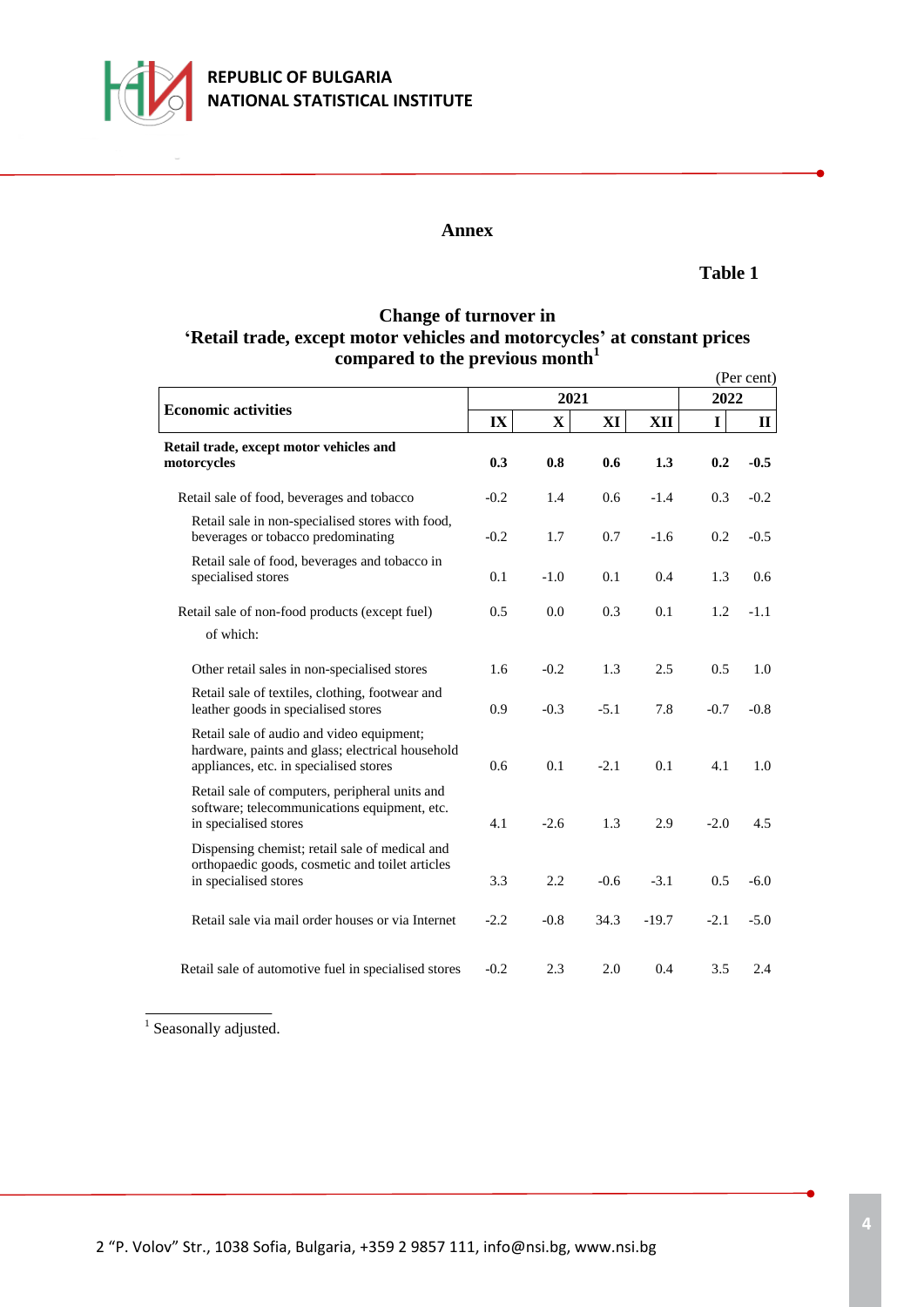

# **Table 2**

## **Change of turnover in 'Retail trade, except motor vehicles and motorcycles' at constant prices compared to the same month of the previous year<sup>1</sup>**

|                                                                                                                                         |        |              |         |        |             | (Per cent)   |
|-----------------------------------------------------------------------------------------------------------------------------------------|--------|--------------|---------|--------|-------------|--------------|
|                                                                                                                                         |        | 2021         |         | 2022   |             |              |
| <b>Economic activities</b>                                                                                                              | IX     | $\mathbf{X}$ | XI      | XII    | $\mathbf I$ | $\mathbf{I}$ |
| Retail trade, except motor vehicles and<br>motorcycles                                                                                  | 8.9    | 8.0          | 6.9     | 9.9    | 11.1        | 6.6          |
| Retail sale of food, beverages and tobacco                                                                                              | 5.9    | 7.7          | 9.6     | 3.1    | 3.9         | 3.4          |
| Retail sale in non-specialised stores with food,<br>beverages or tobacco predominating                                                  | 7.0    | 9.8          | 11.6    | 4.0    | 4.3         | 3.4          |
| Retail sale of food, beverages and tobacco in<br>specialised stores                                                                     | $-1.6$ | $-5.2$       | $-3.1$  | $-3.0$ | 1.0         | 3.4          |
| Retail sale of non-food products (except fuel)                                                                                          | 12.5   | 8.4          | 4.6     | 13.7   | 14.8        | 6.4          |
| of which:                                                                                                                               |        |              |         |        |             |              |
| Other retail sales in non-specialised stores                                                                                            | 3.6    | 0.7          | 3.9     | 12.7   | 12.8        | 12.5         |
| Retail sale of textiles, clothing, footwear and<br>leather goods in specialised stores                                                  | $-7.2$ | $-9.4$       | $-13.5$ | 40.8   | 3.8         | $-25.0$      |
| Retail sale of audio and video equipment;<br>hardware, paints and glass; electrical household<br>appliances, etc. in specialised stores | 10.3   | 7.1          | $-4.6$  | $-2.2$ | 2.8         | 7.6          |
| Retail sale of computers, peripheral units and<br>software; telecommunications equipment, etc. in<br>specialised stores                 | 12.9   | 3.3          | 3.3     | 8.3    | 6.5         | 3.0          |
| Dispensing chemist; retail sale of medical and<br>orthopaedic goods, cosmetic and toilet articles in<br>specialised stores              | 35.2   | 31.1         | 21.1    | 38.0   | 35.8        | 16.0         |
| Retail sale via mail order houses or via Internet                                                                                       | $-2.8$ | $-9.1$       | 10.6    | $-0.2$ | 22.4        | 11.8         |
| Retail sale of automotive fuel in specialised stores                                                                                    | 3.6    | 6.9          | 9.8     | 13.5   | 17.2        | 14.9         |

 $\overline{1}$  Calendar adjusted.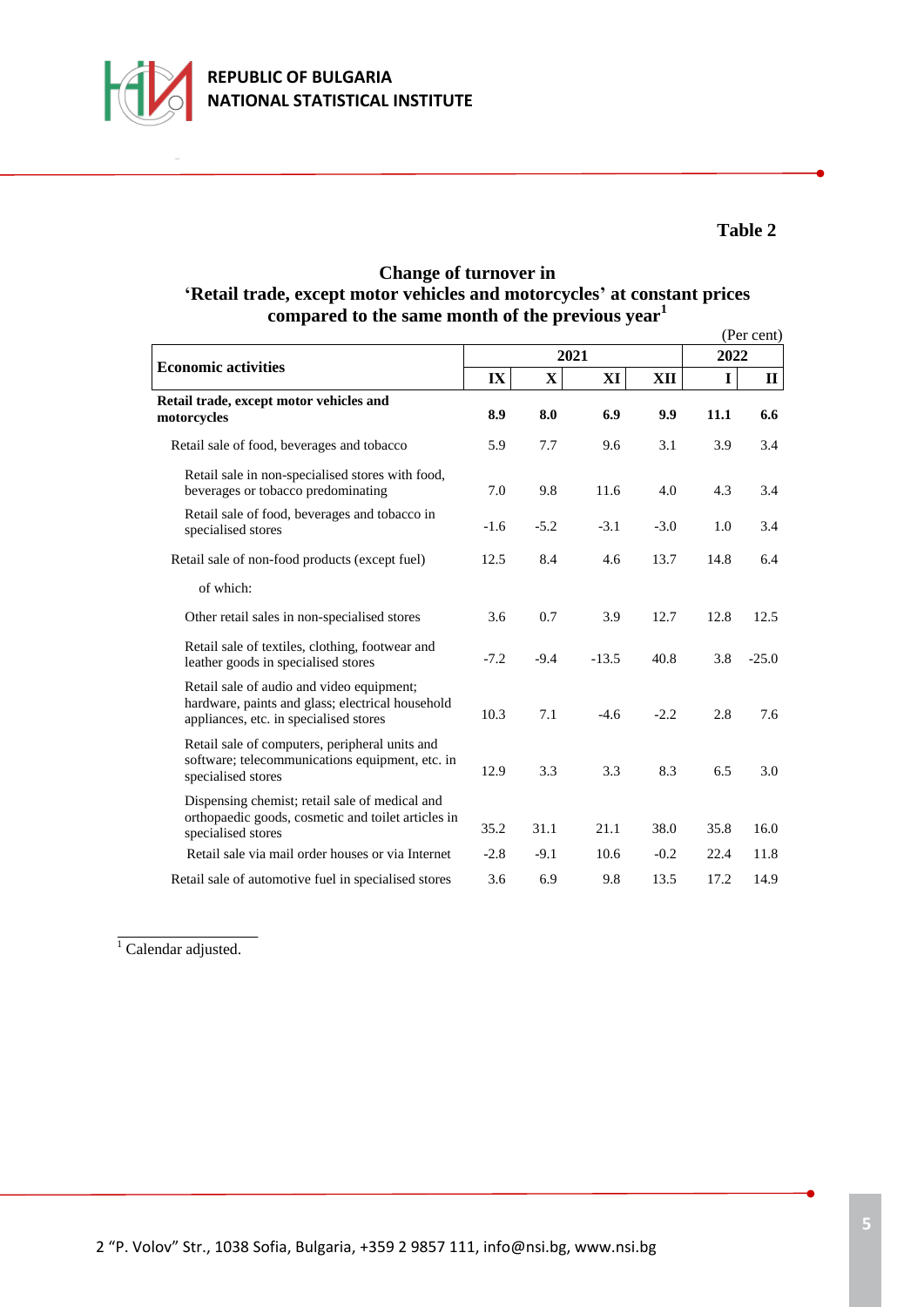

ı

# **Table 3 Turnover Indices in 'Retail trade, except motor vehicles and motorcycles' at constant prices (Seasonally adjusted, 2015 = 100)**

|                                                                                                                                                   | 2021         |       |       |              |       |            |             |       |             |       |       | 2022        |              |
|---------------------------------------------------------------------------------------------------------------------------------------------------|--------------|-------|-------|--------------|-------|------------|-------------|-------|-------------|-------|-------|-------------|--------------|
| <b>Economic activities</b>                                                                                                                        | $\mathbf{I}$ | Ш     | IV    | $\mathbf{V}$ | VI    | <b>VII</b> | <b>VIII</b> | IX    | $\mathbf X$ | XI    | XII   | $\mathbf I$ | $\mathbf{I}$ |
| Retail trade, except motor<br>vehicles and motorcycles                                                                                            | 135.9        | 136.1 | 137.3 | 138.6        | 139.8 | 140.6      | 142.0       | 142.4 | 143.6       | 144.4 | 146.3 | 146.6       | 145.9        |
| Retail sale of food,<br>beverages and tobacco                                                                                                     | 127.6        | 127.3 | 131.3 | 128.6        | 130.5 | 132.8      | 132.3       | 132.0 | 133.8       | 134.6 | 132.7 | 133.1       | 132.8        |
| Retail sale in non-<br>specialised stores with<br>food, beverages or<br>tobacco predominating<br>Retail sale of food,<br>beverages and tobacco in | 126.2        | 125.8 | 130.2 | 127.2        | 129.0 | 131.5      | 131.2       | 130.9 | 133.1       | 134.0 | 131.8 | 132.1       | 131.5        |
| specialised stores                                                                                                                                | 137.4        | 138.4 | 139.1 | 138.4        | 141.7 | 142.5      | 139.9       | 140.0 | 138.6       | 138.8 | 139.3 | 141.1       | 142.0        |
| Retail sale of non-food<br>products (except fuel)<br>of which:                                                                                    | 154.9        | 156.5 | 161.2 | 161.9        | 164.1 | 163.7      | 166.4       | 167.3 | 167.3       | 167.8 | 167.9 | 169.9       | 168.1        |
| Other retail sales in non-<br>specialised stores                                                                                                  | 155.5        | 155.2 | 159.1 | 161.2        | 162.4 | 164.9      | 166.5       | 169.2 | 168.9       | 171.1 | 175.3 | 176.2       | 177.9        |
| Retail sale of textiles,<br>clothing, footwear and<br>leather goods in<br>specialised stores                                                      | 155.0        | 139.4 | 126.6 | 132.3        | 122.6 | 116.6      | 114.7       | 115.7 | 115.3       | 109.4 | 117.9 | 117.1       | 116.2        |
| Retail sale of audio and<br>video equipment;<br>hardware, paints and<br>glass; electrical<br>household appliances,<br>etc. in specialised stores  | 159.2        | 157.1 | 161.6 | 157.8        | 162.2 | 162.7      | 162.0       | 162.9 | 163.1       | 159.7 | 159.9 | 166.5       | 168.1        |
| Retail sale of computers,<br>peripheral units and<br>software;<br>telecommunications<br>equipment, etc. in<br>specialised stores                  | 147.2        | 140.4 | 143.2 | 137.3        | 147.2 | 142.2      | 138.8       | 144.5 | 140.7       | 142.5 | 146.6 | 143.6       | 150.1        |
| Dispensing chemist;<br>retail sale of medical and<br>orthopaedic goods,<br>cosmetic and toilet<br>articles in specialised                         | 145.7        | 155.8 | 158.3 | 163.3        | 174.3 | 175.5      | 179.4       | 185.4 | 189.5       | 188.3 | 182.5 | 183.5       | 172.5        |
| stores                                                                                                                                            |              |       |       |              |       |            |             |       |             |       |       |             |              |
| Retail sale via mail order<br>houses or via Internet                                                                                              | 377.0        | 407.3 | 429.8 | 407.3        | 430.4 | 427.6      | 439.4       | 429.7 | 426.3       | 572.4 | 459.4 | 449.7       | 427.1        |
| Retail sale of automotive<br>fuel in specialised stores                                                                                           | 103.4        | 100.7 | 106.5 | 105.3        | 105.0 | 107.3      | 106.2       | 106.0 | 108.4       | 110.6 | 111.0 | 114.9       | 117.7        |